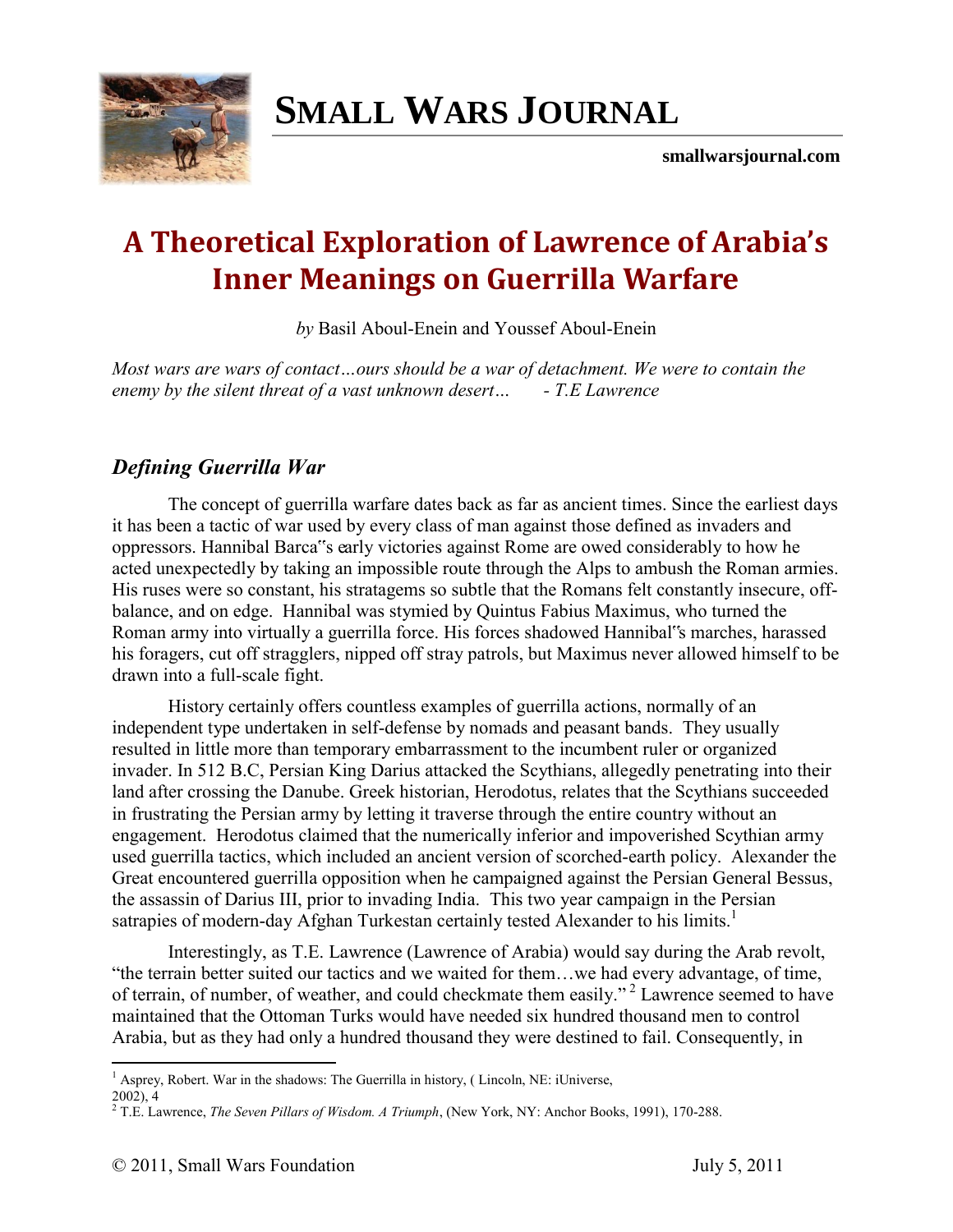| <b>Report Documentation Page</b>                                                                                                                                                                                                                                                                                                                                                                                                                                                                                                                                                                                                                                                                                                                                                                                                                                   |                             |                              |                                                   | Form Approved<br>OMB No. 0704-0188                  |                           |
|--------------------------------------------------------------------------------------------------------------------------------------------------------------------------------------------------------------------------------------------------------------------------------------------------------------------------------------------------------------------------------------------------------------------------------------------------------------------------------------------------------------------------------------------------------------------------------------------------------------------------------------------------------------------------------------------------------------------------------------------------------------------------------------------------------------------------------------------------------------------|-----------------------------|------------------------------|---------------------------------------------------|-----------------------------------------------------|---------------------------|
| Public reporting burden for the collection of information is estimated to average 1 hour per response, including the time for reviewing instructions, searching existing data sources, gathering and<br>maintaining the data needed, and completing and reviewing the collection of information. Send comments regarding this burden estimate or any other aspect of this collection of information,<br>including suggestions for reducing this burden, to Washington Headquarters Services, Directorate for Information Operations and Reports, 1215 Jefferson Davis Highway, Suite 1204, Arlington<br>VA 22202-4302. Respondents should be aware that notwithstanding any other provision of law, no person shall be subject to a penalty for failing to comply with a collection of information if it<br>does not display a currently valid OMB control number. |                             |                              |                                                   |                                                     |                           |
| 1. REPORT DATE<br>05 JUL 2011                                                                                                                                                                                                                                                                                                                                                                                                                                                                                                                                                                                                                                                                                                                                                                                                                                      |                             | 2. REPORT TYPE               |                                                   | <b>3. DATES COVERED</b><br>00-00-2011 to 00-00-2011 |                           |
| <b>4. TITLE AND SUBTITLE</b>                                                                                                                                                                                                                                                                                                                                                                                                                                                                                                                                                                                                                                                                                                                                                                                                                                       |                             |                              |                                                   | 5a. CONTRACT NUMBER                                 |                           |
| A Theoretical Exploration of Lawrence of Arabia's Inner Meanings on<br>Guerrilla Warfare                                                                                                                                                                                                                                                                                                                                                                                                                                                                                                                                                                                                                                                                                                                                                                           |                             |                              |                                                   | 5b. GRANT NUMBER                                    |                           |
|                                                                                                                                                                                                                                                                                                                                                                                                                                                                                                                                                                                                                                                                                                                                                                                                                                                                    |                             |                              |                                                   | 5c. PROGRAM ELEMENT NUMBER                          |                           |
| 6. AUTHOR(S)                                                                                                                                                                                                                                                                                                                                                                                                                                                                                                                                                                                                                                                                                                                                                                                                                                                       |                             |                              |                                                   | 5d. PROJECT NUMBER                                  |                           |
|                                                                                                                                                                                                                                                                                                                                                                                                                                                                                                                                                                                                                                                                                                                                                                                                                                                                    |                             |                              |                                                   | <b>5e. TASK NUMBER</b>                              |                           |
|                                                                                                                                                                                                                                                                                                                                                                                                                                                                                                                                                                                                                                                                                                                                                                                                                                                                    |                             |                              |                                                   | 5f. WORK UNIT NUMBER                                |                           |
| 7. PERFORMING ORGANIZATION NAME(S) AND ADDRESS(ES)<br>Industrial College of the Armed Forces, 408 4th Avenue, Ft.<br>McNair, Washington, DC, 20319                                                                                                                                                                                                                                                                                                                                                                                                                                                                                                                                                                                                                                                                                                                 |                             |                              |                                                   | 8. PERFORMING ORGANIZATION<br><b>REPORT NUMBER</b>  |                           |
| 9. SPONSORING/MONITORING AGENCY NAME(S) AND ADDRESS(ES)                                                                                                                                                                                                                                                                                                                                                                                                                                                                                                                                                                                                                                                                                                                                                                                                            |                             |                              |                                                   | 10. SPONSOR/MONITOR'S ACRONYM(S)                    |                           |
|                                                                                                                                                                                                                                                                                                                                                                                                                                                                                                                                                                                                                                                                                                                                                                                                                                                                    |                             |                              |                                                   | <b>11. SPONSOR/MONITOR'S REPORT</b><br>NUMBER(S)    |                           |
| 12. DISTRIBUTION/AVAILABILITY STATEMENT<br>Approved for public release; distribution unlimited                                                                                                                                                                                                                                                                                                                                                                                                                                                                                                                                                                                                                                                                                                                                                                     |                             |                              |                                                   |                                                     |                           |
| <b>13. SUPPLEMENTARY NOTES</b>                                                                                                                                                                                                                                                                                                                                                                                                                                                                                                                                                                                                                                                                                                                                                                                                                                     |                             |                              |                                                   |                                                     |                           |
| 14. ABSTRACT                                                                                                                                                                                                                                                                                                                                                                                                                                                                                                                                                                                                                                                                                                                                                                                                                                                       |                             |                              |                                                   |                                                     |                           |
| <b>15. SUBJECT TERMS</b>                                                                                                                                                                                                                                                                                                                                                                                                                                                                                                                                                                                                                                                                                                                                                                                                                                           |                             |                              |                                                   |                                                     |                           |
| 16. SECURITY CLASSIFICATION OF:                                                                                                                                                                                                                                                                                                                                                                                                                                                                                                                                                                                                                                                                                                                                                                                                                                    | 17. LIMITATION OF           | 18. NUMBER                   | 19a. NAME OF                                      |                                                     |                           |
| a. REPORT<br>unclassified                                                                                                                                                                                                                                                                                                                                                                                                                                                                                                                                                                                                                                                                                                                                                                                                                                          | b. ABSTRACT<br>unclassified | c. THIS PAGE<br>unclassified | <b>ABSTRACT</b><br>Same as<br><b>Report (SAR)</b> | OF PAGES<br>10                                      | <b>RESPONSIBLE PERSON</b> |

**Standard Form 298 (Rev. 8-98)**<br>Prescribed by ANSI Std Z39-18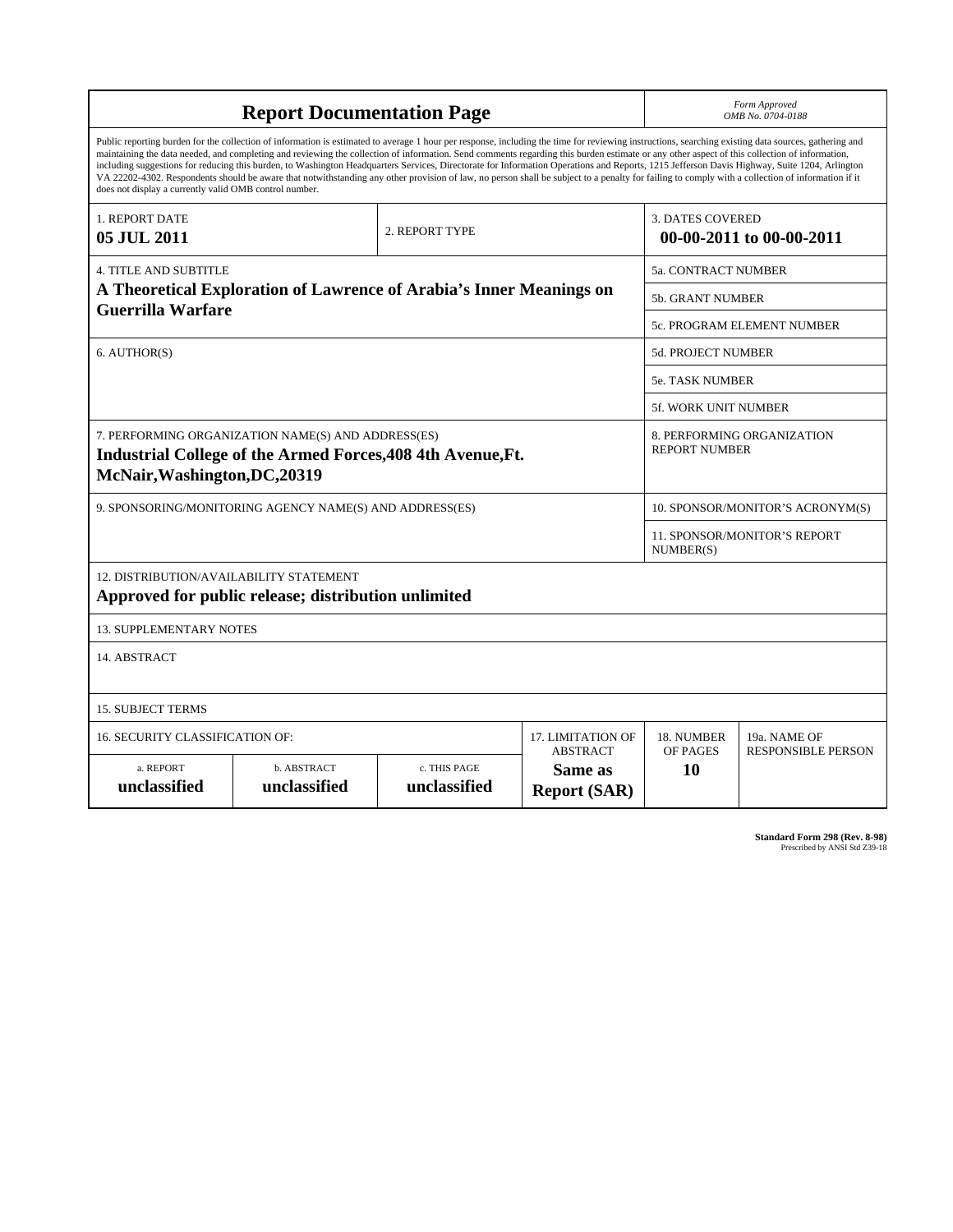*Seven Pillars of Wisdom*, Lawrence explained that "the death of a Turkish bridge or rail, machine or gun, or high explosive was more profitable than the death of a Turk. Our cue was to destroy, not the Turk"s army, but his minerals."<sup>3</sup> But why did the Arab insurrection become so effective under the tutelage of this eloquent British Army intelligence officer educated in Oxford?  $4$ 

#### *Ottoman Empire: The Sick Man of Europe*

The history of the Ottoman Empire began almost simultaneously with the decline of the Byzantine Empire. The Ottoman state in 1500 was one of the most powerful in the world, surpassed perhaps only by China. After the fall of Constantinople in 1453, the Ottoman Empire extended from Baku in Azerbaijan to Algiers in North Africa. For over four centuries, the Ottoman Empire had ruled the Arab Middle-East stretching its influence from Constantinople to Mecca and Yemen. But the empire began weakening by the late  $19<sup>th</sup>$  and early  $20<sup>th</sup>$  century. Britain, France and Russia threatened to move in if the Empire collapsed, and with the assassination of Archduke Franz Ferdinand of Austria, that threat became a real possibility. <sup>5</sup>

As Europe made preparations for war, major alliances were formed between Germany, Austria-Hungary and the Ottoman Empire, along with the Kingdom of Bulgaria as a minor partner. Berlin offered military and strategic support to the Ottomans, which included the building of railways, and specifically, the continued building of the Berlin-Baghdad railway. Of note, the Ottomans were experimenting with constitutional reforms, and major leaders of the Young Turk movement, namely its head, Enver Pasha, were pro-German. Interestingly, one of the proposed train stops of the railway sat on the route of an archeological site, Carchemish, where archeologist T. E. Lawrence was working. At this moment he would begin his career in military intelligence.<sup>6</sup>

#### *The Hashemite Clan*

Muhammad, Prophet of Islam, was born into a lesser clan of the Quraysh tribe, the Banu Hashim, or Hashemite clan. Thanks to Muhammad, this clan gained enormous prestige and a place in modern Arab history as well as deep in the roots of Arab nationalism. The roots of the royal family of Jordan and of Iraq, prior to 1958, are linked to the Hashemite clan. According to Lawrence, "the position of the Sharif of Mecca had long been anomalous. The title of  $\Delta$ Sharif" implied descent from the Prophet Muhammad through his daughter Fatima, her husband and Muhammad"s cousin Ali, and Hassan, the elder son of Fatima and Ali. Authentic Sharifs were inscribed on the family tree – an immense role was created in Mecca, in whose custody the Emir of Mecca, the elected Sharif of Sharifs, was supposed to be the senior and noblest of all. The Prophet Muhammad"s family had held temporal rule in Mecca for the last nine hundred years, and counted some two thousand persons."<sup>7</sup> What is little known is that the Ottoman Sultan designated the Sharif of Mecca from among the Hashemite Clan and made members of the clan compete vigorously for his favor.

<sup>4</sup> Ibid Lawrence, 476.

<sup>4</sup> Ibid Lawrence, 476.

<sup>5</sup> Donald Quataert, *The Ottoman Empire, 1700-1922,* (New York, NY: Cambridge University Press, 2005), 10-150. 6 "Letter from T.E. Lawrence (Lawrence of Arabia) to Leonard Woolley." *The British Museum.* 

http://www.britishmuseum.org/explore/highlights/highlight\_objects/archives/l/letter\_from\_te\_lawrence\_law.aspx  $\frac{1}{2}$  (accessed May 5, 2010).

<sup>7</sup> Ibid Lawrence, *Seven Pillars,* 49.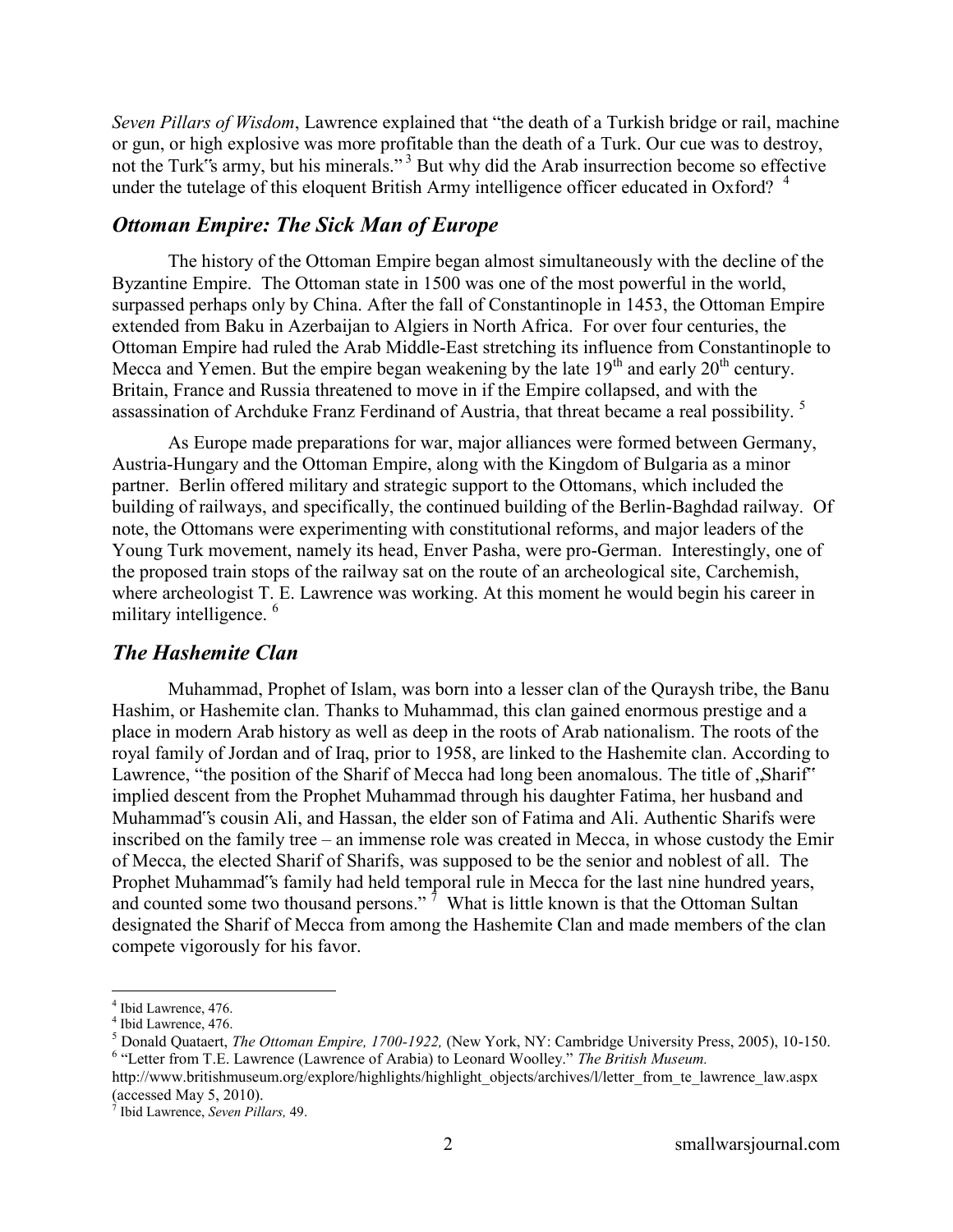The Arab intellectuals of Damascus, which is considered the emotional center of Arab nationalism, along with the Hashemite clan of the Hejaz (The Red Sea Coast of Arabia from southern Jordan to Yemen) sought to rid themselves of Ottoman influence and set up an independent Arab state. Britain began soliciting the Arabs to join them against the Ottomans. In mid-October a message was sent to Prince Abdullah, one of the sons of Sharif Hussein ibn Ali, who was the Sharif of Mecca. The message from Kitchener, the Secretary of State for War, ask whether the Arabs would be for us (Great Britain) or against us (Great Britain) if the Ottoman Turks joined Germany. Abdullah"s reply on behalf of Hussein indicated that the Sharif would not willingly support the Turks, especially if Britain were to guarantee the Hejaz against Ottoman aggression. His Majesty's Government stated that if the , Arab nation" supported Britain in the war, the British would recognize and support the independence of the Amirate and of the Arabs, and further, would guarantee Arabia against external aggression. The political scheme of the British offer was mainly to lure the Hashemites into rebellion against the Ottomans, and thus Arab Revolt would be born. However, the British and their French allies secretly had plans of their own for the future Ottoman dominions of the Arab East.<sup>8</sup>

#### *T.E. Lawrence and Military Thought*

 $\overline{a}$ 

According to J. A. English"s 1987 essay Lawrence big ideas in the realm of war, war was not only an affair of flesh and blood, but one of ideas. Lawrence"s *Seven Pillars of Wisdom* is more than epic history and an egotistical look at the Arab Revolt from Lawrence"s perspective. Its pages hide the profound ideas of military thought that remain relevant today. Lawrence"s military leadership has been compared with that of Napoleon and Marlborough. He is hailed as the progenitor and master of modern guerrilla warfare, from which Lord Wavell and General Orde Wingate drew lessons of strategy and tactics. According to Sir Basil Liddell Hart, the widespread use of guerrilla warfare from World War II onwards can be indirectly attributed in some way to Lawrence. <sup>9</sup>

In a truly professional military sense, Lawrence"s military wit was due directly to the depth of his personal learning. At age fifteen he began reading what he subsequently described as "the usual school boy stuff," including Creasy"s *Fifteen Decisive Battles of the World*; Napier's *History of the War in the Peninsula*; Coxe's *Marlborough*; Mahan's *Influence of Sea- Power Upon History*; and Henderson's *Stonewall Jackson*. Lawrence began reading many treatises by scholars of antiquity such as the Roman Vegetius and the Byzantine Procopius, military secretary to Belisarius, who practiced the avoidance of pitched battles. He studied the tactics of Henry of Navarre and increasingly the Crusades became the subject of considerable interest, ultimately prompting his 1909 four month tour of Syria to study Crusader castles for which he wrote his thesis on "The Military Architecture of the Crusades."<sup>10</sup>

His intellect eventually took him past the tactical campaigns of the past, such as Hannibal, Belisarius, and Napoleon to Clausewitz, to reflecting on Moltke the Elder, Jomini and Willisen. Lawrence began discovering broader principles in Guibert, Bourcet and 18<sup>th</sup> century

<sup>8</sup> Timothy Paris, *Britain, the Hashemites, and Arab rule, 1920-1925: the Sherifian solution, (*Portland, OR: Frank

Cass publishers, 2003), 22-23. 9 J.A English, "Kindergarten soldier: The military thought of Lawrence of Arabia." *Military Affairs* Jan 1987, 7.  $10$  Ibid English, 8.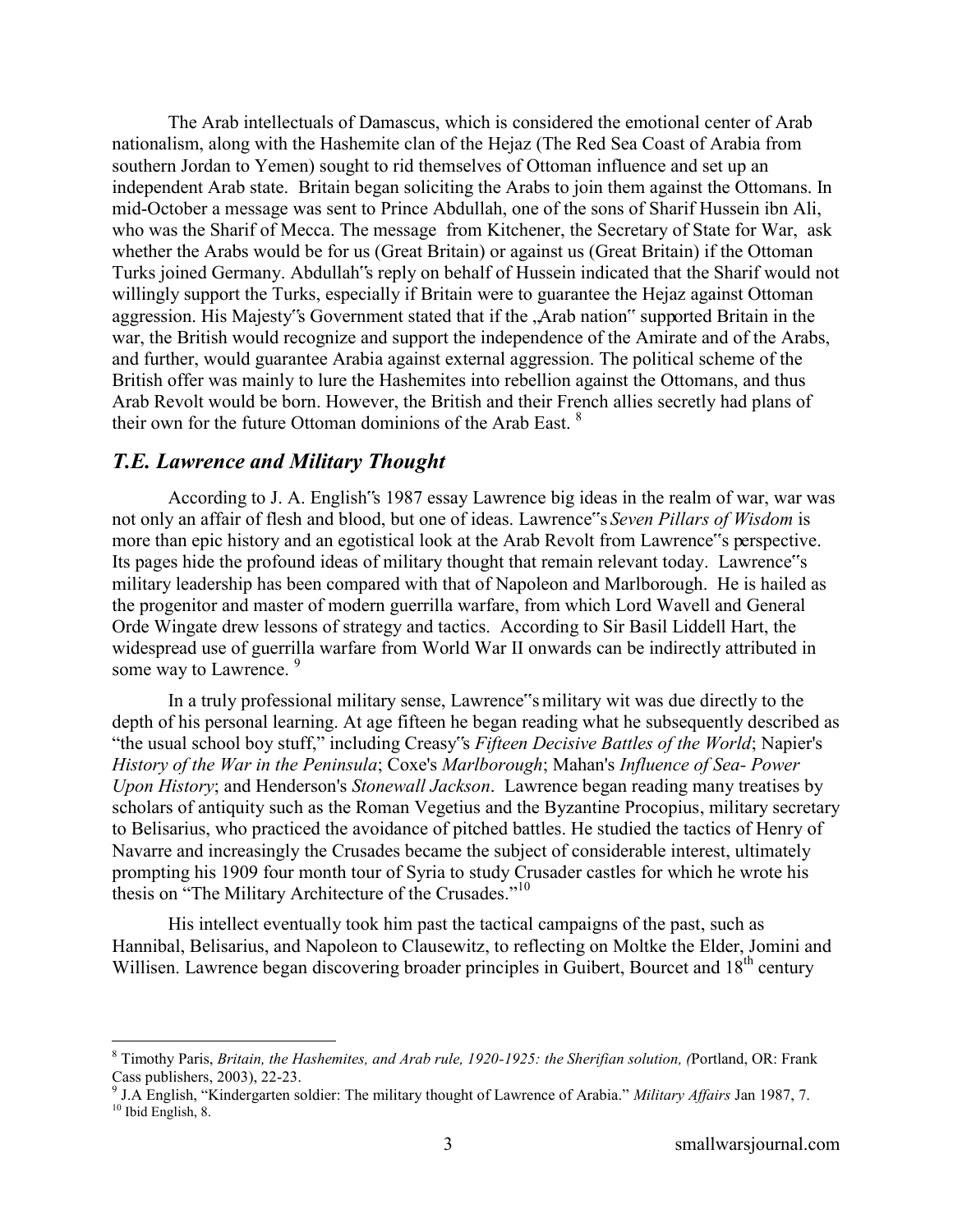thinkers. Carl von Clausewitz, however, proved to be "intellectually so much the master of them and his book so logical and fascinating," that Lawrence "unconsciously accepted his finality." <sup>11</sup>

Thus it was that he came to be "obsessed by the dictum of Foch" that the aim in absolute war was to seek "the destruction of the organized forces of the enemy by the one process – battle." <sup>12</sup> Lawrence not only read these works but pondered them, and likely argued with the authors in his mind, shaping new ideas of his own.

At this point, his concerns centered mainly on the abstract, "the theory and philosophy of warfare from the metaphysical side." <sup>13</sup> He would soon find himself advisor to Emir Faisal, son of Sharif Hussein ibn Ali of Mecca, who was compelled suddenly to action to find an immediate link between book reading and tactical movement. The Arab Revolt began initially with abortive attacks by novice Arab tribesmen on Turkish garrisons in Medina and Mecca. Not surprisingly, Lawrence began to accept that it was possible to follow the direction of Marshal Maurice de Saxe and attain victory without battle.  $14$ 

Moreover, Lawrence postulated that because Arab irregulars constituted no organized force, a "Turkish Foch" could not really have an aim. It appeared to him that the Fochian idea represented what is described as a highly "exterminative" variety of war, "no more absolute than another." <sup>15</sup>This meant it was futile for the Arabs to engage in head on confrontation with regular Ottoman forces, or to do what they excelled at, which was harass and retreat style tactics. It reminded him that Clausewitz enumerated all sorts of war, from personal wars, joint-proxy duels for dynastic reasons, and commercial wars. Lawrence ventured that the Arab aim was "geographical, to extrude the Turks from all Arab-speaking lands." <sup>16</sup> This geographic element determined the course of the Arab Revolt. Lawrence proceeded to juxtapose "the whole house of war in its structural aspect, which was strategy, in its arrangements, which were tactics, and in the sentiment of its inhabitants, which was psychology."<sup>17</sup>

According to Liddell Hart, Lawrence "was more deeply steeped in knowledge of war than any other general of the [Great] war." <sup>18</sup> He was also, according to British Brigadier General Shelford Bidwell, able to say "as much in one paragraph as Clausewitz says in a chapter." <sup>19</sup> But if Lawrence's highly intellectual approach enabled him to master strategy, his tactical skills were founded upon practical experience and an uncanny ability to appreciate a situation rationally. To Lawrence, strategy was "eternal, and the same and true," but tactics were "the ever-changing languages through which it speaks."  $20$ 

When Lawrence published "*The Evolution of a Revolt*," it exerted a profound and seductive influence upon Liddell Hart, who was already disillusioned by the seemingly senseless attrition of the Great War. He would later state in his memoirs that they had a "brief exchange of letters in 1921 about ... [this] reflective article,"<sup>21</sup> and in 1934 Hart published a detailed

 $\overline{a}$ 

<sup>17</sup> Ibid English. <sup>18</sup> Ibid English.

 $11$  Ibid English, 7-8.

<sup>12</sup> Ibid English, 8.

<sup>&</sup>lt;sup>13</sup> Ibid English, 8.

<sup>&</sup>lt;sup>14</sup> Ibid English, 8. <sup>1515</sup> Ibid English, 15.

<sup>&</sup>lt;sup>16</sup> Ibid English.

<sup>19</sup> Ibid English.

<sup>&</sup>lt;sup>20</sup> Ibid English.

<sup>21</sup> Ibid English.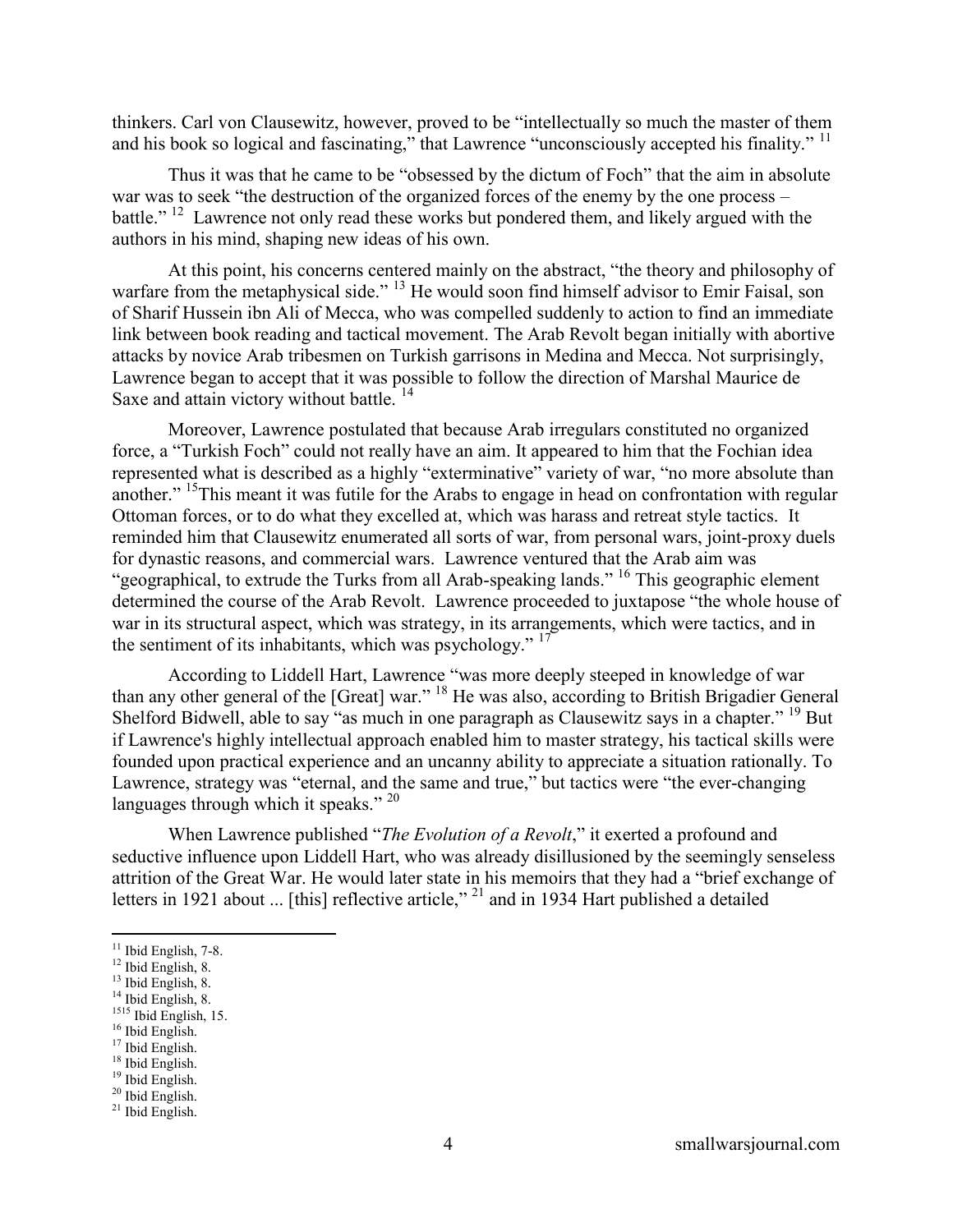biography of Lawrence. In it he debunked Clausewitz and linked Lawrence to de Saxe, who always "kept his mind on the ultimate aim of war, to which battle is only a means."  $^{22}$ Essentially, it reiterated the general avoidance of pitched battles, the influence of ideas, the use of indirect pressures, and the value of small, highly mobile forces of intense firepower. In regards to Clausewitz, Lawrence"s major criticism of the great Prussian theorist was that the "logical system of Clausewitz . . . leads astray his disciples - those of them, at least, who would rather fight with their arms than with their legs."<sup>23</sup> Lawrence seems to have balanced Clausewitz with de Saxe, who warned of the perils of the blind, unthinking adoption of military maxims.  $24$ 

It would appear that Lawrence's depth of military thought and theory makes him more than just the father of modern guerrilla warfare. The charge of Liddell Hart's theory of the Indirect Approach is based on a limited interpretation of irregular warfare, and applied to regular warfare, and must be dismissed accordingly. This of course, is not to say that Lawrence is not deserving of being called the intellectual apostle of the guerrilla and deliberate exploitation of insurgency phenomena. There is reasonable evidence to indicate that the philosophically inclined Chinese took his ideas seriously. <sup>25</sup>

In 1936, a Western observer noted that General Lu Cheng-Ts'ao, commander of the Central Hopei Communist guerrillas, had a copy of *Seven Pillars of Wisdom*. The Chinese commander stated at the time that he and other guerrilla leaders considered it to be "one of the standard reference books on strategy." <sup>26</sup> There is also reason to believe that, even more than Sun Tzu, Lawrence has for many years been discreetly plagiarized by Mao Zedong and his associates. <sup>27</sup>

What Lawrence really did was not devise a prescription for modern guerrilla warfare; his method was essentially antithetic to the compartmentalization of war. Instead, he looked at the whole of warfare to confirm the strategic and tactical courses of action adapting them to the Arabian scene. To Lawrence, war was "antinomian," subject to rules, perhaps, but certainly not laws and, in accord with de Saxe's conception of war, as "obscure and imperfect." <sup>28</sup> From Clausewitz he also knew that "two wars seemed seldom alike," and that often "the parties did not know their aim and blundered till the march of events took control." <sup>29</sup> He thus mobilized his intellect to compensate for inferior military strength. He was creative rather than methodical in his approach, and he gainfully adopted the tactics of the weak.  $30$ 

"We kindergarten soldiers," Lawrence wrote, "were beginning our art of war in the atmosphere of the twentieth century, receiving our weapons without prejudice. To the regular officer, with the tradition of forty generations of service behind him, the antique arms were the most favored." Not surprisingly, this "kindergarten soldier" strongly recommended that "new soldiers…read and mark and learn things outside drill manuals and tactical diagrams," for he

 $\overline{a}$ 

<sup>26</sup> Ibid English.

<sup>&</sup>lt;sup>22</sup> Ibid English.

 $^{23}$  Ibid English.

 $24$  Ibid English.

 $25$ Ibid English.

<sup>27</sup> Ibid English. <sup>28</sup> Ibid English.

<sup>29</sup> Ibid English.

<sup>30</sup> Ibid English.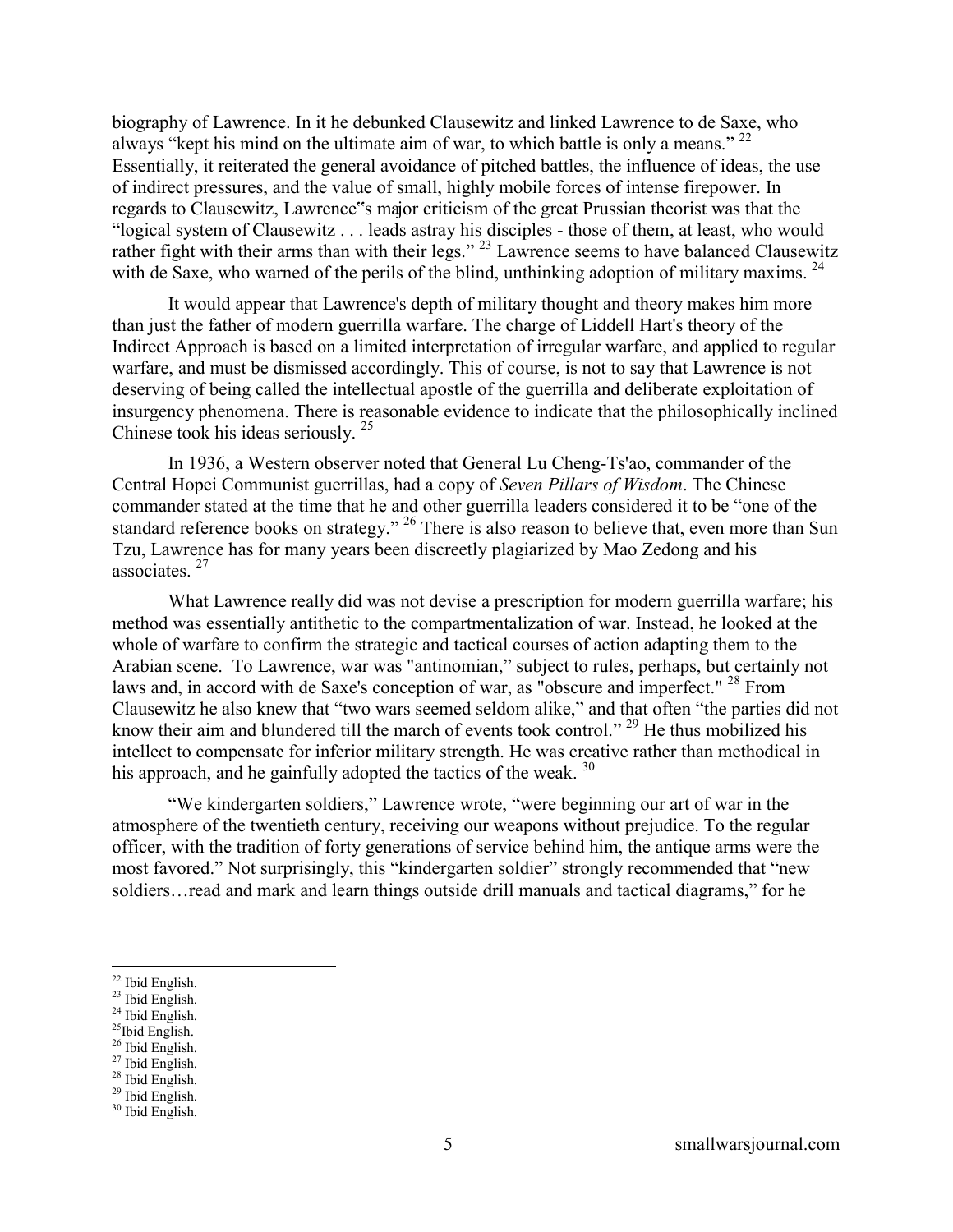knew much better than most that, "with 2,000 years of examples behind us we have no excuse, when fighting, for not fighting well."  $31$ 

#### *The Science of Guerrilla Tactics: Lawrence's Account*

According to Lawrence, tactics should be based on "tip and run: not pushes, but strokes. We should never try to improve our advantage. We should use the smallest force in the quickest time at the farthest place. Sure of an unhindered retreat into their desert-climate which the Turks could not explore."<sup>32</sup>

In Lawrence"s account in *The Evolution of a Revolt*, the first confusion he suspected was a false antithesis between strategy and tactics. To Lawrence, these were "only points of view from which to ponder the elements of war."<sup>33</sup> He stated there were three elements, the Algebraical element of things (*hecastics*), the Biological element of lives (*bionomics*), and the Psychological element of ideas (*diathetics*). The first element, or hecastics as Lawrence termed it, appeared to be purely scientific, subject to the laws of mathematics, devoid of humanity, and essentially formidably dealing with known invariables, fixed conditions, space and time, inorganic things like hills and climates and railways. <sup>34</sup>

In the Arab case, this aspect meant focusing on how the Turks would defend the areas to be liberated. In Lawrence's view, it would take the form of "a trench line across the bottom if we came like an army with banners." But, he reasoned,

Suppose we were an influence (as we might be), an idea, a thing invulnerable, intangible, without front or back, drifting about like a gas? Armies were like plants, immobile as a whole, firm-rooted, and nourished through long stems to the head, we might be a vapor, blowing where we listed. Our kingdoms lay in each man's mind, as we wanted nothing material to live on, so perhaps we offered nothing material to the killing. It seemed a regular soldier might be helpless without a target. He would own the ground he sat on, and what he could poke his rifle at.<sup>35</sup>

In Liddell Hart"s excerpt on Guerrilla warfare, an essay titled "*Science of guerrilla warfare*" was taken from Lawrence"s account in the desert. The Arab Revolt, according to Lawrence, began in June 1916, with an attack by the "half-armed and inexperienced tribesmen upon the Turkish garrisons in Medina and about Mecca." They met with little to no success, and after some effort withdrew out of range and started a blockade. This method forced the early Turkish surrender of Mecca and at this point the campaign remained stagnant for several weeks. The Turks prepared to send an expeditionary force to Mecca, to crush the revolt at its source, and accordingly moved an army corps to Medina by rail.<sup>36</sup>

The Turks began to advance down from Medina to Mecca, a distance of about 250 miles. They came to a belt of hills twenty miles wide, in which were Feisal"s Arab tribesmen standing on the defensive, "next a level stretch, for 70 miles along the coastal plain to Rabegh, rather

 $\overline{a}$  $31$  Ibid English, 10.

<sup>&</sup>lt;sup>32</sup> Ibid Lawrence, 337.

<sup>&</sup>lt;sup>33</sup> T.E Lawrence, "The Evolution of a Revolt," *The Army Quarterly* 1, October 1920, 55-69.

<sup>&</sup>lt;sup>34</sup> Ibid Lawrence, "The Evolution of a Revolt,", 60-69.

<sup>35</sup> Ibid Lawrence, *The Seven Pillars of Wisdom. A Triumph, 192.*

<sup>36</sup> *Encyclopedia Britannica*, 14th ed. 1929. The entry for 'Guerilla' contains, 'Science of Guerilla Warfare', signed 'T. E. La' (pp. 950-3). The text of this article was edited by B. H. Liddell Hart from T. E. Lawrence's writings on the subject (see *T. E. Lawrence to his biographer Liddell Hart*, pp. 1-4).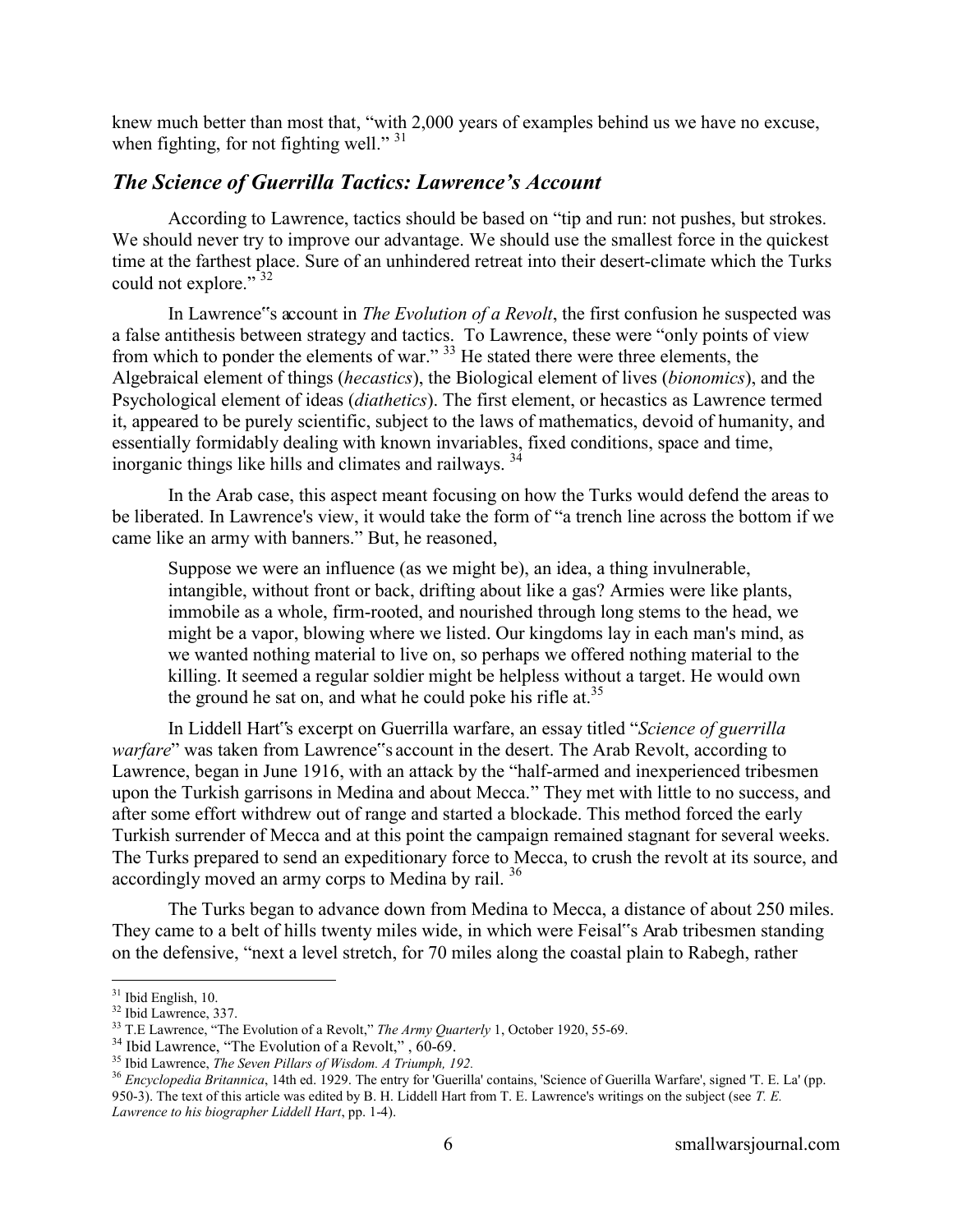more than half-way." <sup>37</sup> Rabegh is a port on the Red Sea, with good anchorage for ships, and because of its placement was regarded as the key to Mecca. Here lay Sharif Ali, Feisal is eldest brother, with more tribal forces, and "the beginning of an Arab regular army, formed from officers and men of Arab blood who had served in the Turkish Army." <sup>38</sup> Lawrence describes "as was almost inevitable in view of the general course of military thinking since Napoleon, the soldiers of all countries looked only to the regulars to win the war. Military opinion was obsessed by the dictum of Foch that the ethic of modern war is to seek for the enemy"s army, his centre of power, and destroy it in battle. Irregulars would not attack positions and so they were regarded as incapable of forcing a decision." <sup>39</sup>

While these Arab regulars were still being trained, the Ottoman Turks suddenly began their advance on Mecca. They broke through the hills in 24 hours, and "so proved the second theorem of irregular war, namely, that irregular troops are as unable to defend a point or line as they are to attack it." <sup>40</sup> To Lawrence, the Turkish army was "an accident, not a target. Our true strategic aim was to seek its weakest link, and bear only on that until time made the mass of it fall." Lawrence explained that the "Arab army must impose the longest possible passive defense on the Turks (this being the most materially expensive form of war) by extending its own front to the maximum. Tactically it must develop a highly mobile, equipped type of force, of the smallest size, and use it successively at distributed points of the Turkish line, to make the Turks reinforce their occupying posts beyond the economic minimum. The power of this striking force would not be reckoned simply by its strength. The ratio between number and area determined the character of the war, and by having five times the mobility of the Turks the Arabs could be on terms with them with one-fifth their number." <sup>41</sup>

Lawrence correlated the desert fighting style of guerrilla warfare to naval warfare. "In character these operations were like naval warfare, in their mobility, their ubiquity, their independence of bases and communications, in their ignoring of ground features, of strategic areas, of fixed directions, of fixed points."<sup>42</sup> Lawrence went on saying that "he who commands" the sea is at great liberty, and may take as much or as little of the war as he will and he who commands the desert is equally fortunate." <sup>43</sup> Camel raiding-parties are like self-contained like ships. They could cruise securely along the enemy"s land-frontier, just out of sight of his posts along the edge of cultivation, and tap or raid into his lines where it seemed easiest and benefiting, with a sure retreat always behind them into an element which the Turks could not enter. Lawrence articulated the essentials of sporadic movements as

Guerrillas must be allowed liberal work-room. In irregular war if two men are together one is being wasted. The moral strain of isolated action makes this simple form of war very hard on the individual soldier, and exacts from him special initiative, endurance and enthusiasm. Here the ideal was to make action a series of single combats to make the ranks a happy alliance of commanders-in-chief. The value of the Arab army depended entirely on quality, not on quantity. The members had to keep always cool, for the excitement of a blood-lust would impair their

<sup>37</sup> B. H. Liddell Hart, *Encyclopedia Britannica*, 1923.

<sup>38</sup> Ibid Liddell Hart.

<sup>39</sup>Ibid Liddell Hart.

<sup>40</sup> Ibid Liddell Hart.

<sup>41</sup> Ibid Liddell Hart. <sup>42</sup> Ibid Liddell Hart

<sup>43</sup> Ibid Liddell Hart.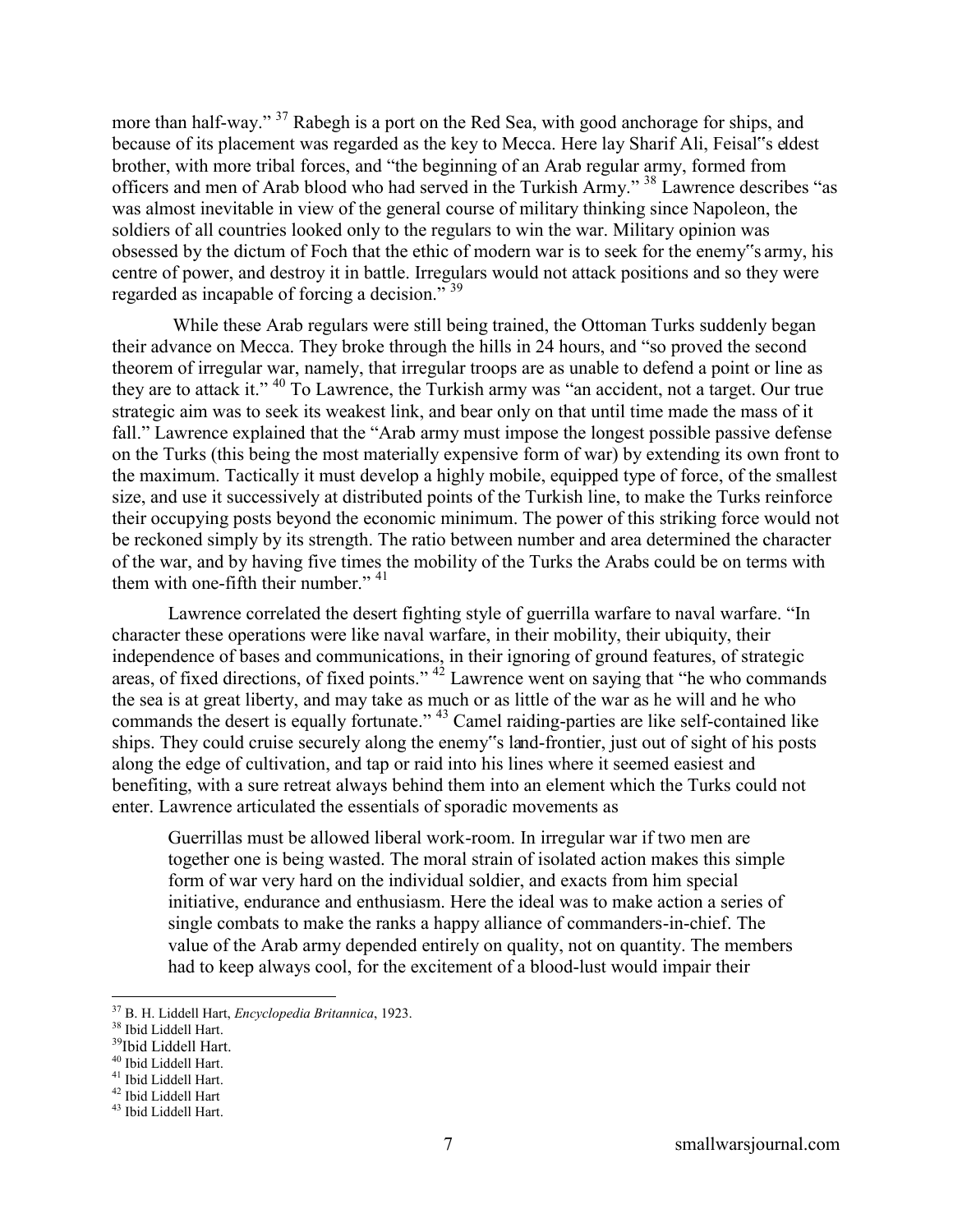science, and their victory depended on a just use of speed, concealment, accuracy of fire. Guerrilla war is far more intellectual than a bayonet charge.<sup>44</sup>

Lawrence concludes in the excerpt that "rebellion must have an unassailable base, something guarded not merely from attack, but from the fear of it: such a base as the Arab revolt had in the Red Sea ports, the desert, or in the minds of men converted to its creed." It must compose of a sophisticated alien enemy, in the form of "a disciplined army of occupation too small to fulfill the doctrine of acreage: too few to adjust number to space, in order to dominate the whole area effectively from fortified posts." It must have a "friendly population, not actively friendly, but sympathetic to the point of not betraying rebel movements to the enemy. Rebellions can be made by 2% active in a striking force, and 98% passively sympathetic." The active rebels must have the qualities of "speed and endurance, ubiquity and independence of arteries of supply. They must have the technical equipment to destroy or paralyze the enemy"s organized communications, for irregular war is fairly Willisen's definition of strategy, the study of communication," in its extreme degree, of attack where the enemy is not." <sup>45</sup>

 Lawrence ends his thesis summarizing rebel warfare as "granted mobility, security (in the form of denying targets to the enemy), time, and doctrine (the idea to convert every subject to friendliness), victory will rest with the insurgents, for the algebraical factors are in the end decisive, and against them perfections of means and spirit struggle quite in vain." <sup>46</sup> The common dispositions in Lawrence"s work seem to list the following requirements for a successful guerilla campaign: an unassailable physical or emotional base; a relatively friendly local population; mobility, flexibility and endurance; the ability to inflict damage on the enemy"s ability of communication; and, lastly, an enemy too few in number to successfully occupy the territory of concern. <sup>47</sup>

Interestingly, an article by Brito and Intriligator set out to synthesize and describe the mathematical dynamics of the stages of guerrilla war against an established government. The article combined two classical economic models, the Solow growth model and the Ricardian model of economic rent, with two classic studies of guerrilla warfare by T.E Lawrence and Mao Zedong. Four different Ricardian distribution functions describe the country: the *resources* the guerrillas can extract from territory under their control; the *porosity* of the country, indicating the guerrilla"s ability to obtain weapons; the government"s *ability to tax*; and the *mobility* of the guerrillas. The follow variables were proposed:

- $x =$  territory controlled by the guerrillas;
- $y =$  ratio between the guerrilla and the government forces;
- $v_1$  = guerrilla resources devoted to fighting
- $u_1$  = guerrilla resources devoted to training
- $v_2$  = government resources devoted to fighting
- $u_2$  = government resources devoted to training.

<sup>44</sup> Ibid Liddell Hart

<sup>45</sup> Ibid Liddell Hart.

<sup>46</sup> Ibid Liddell Hart.

<sup>47</sup> Ibid Liddell Hart.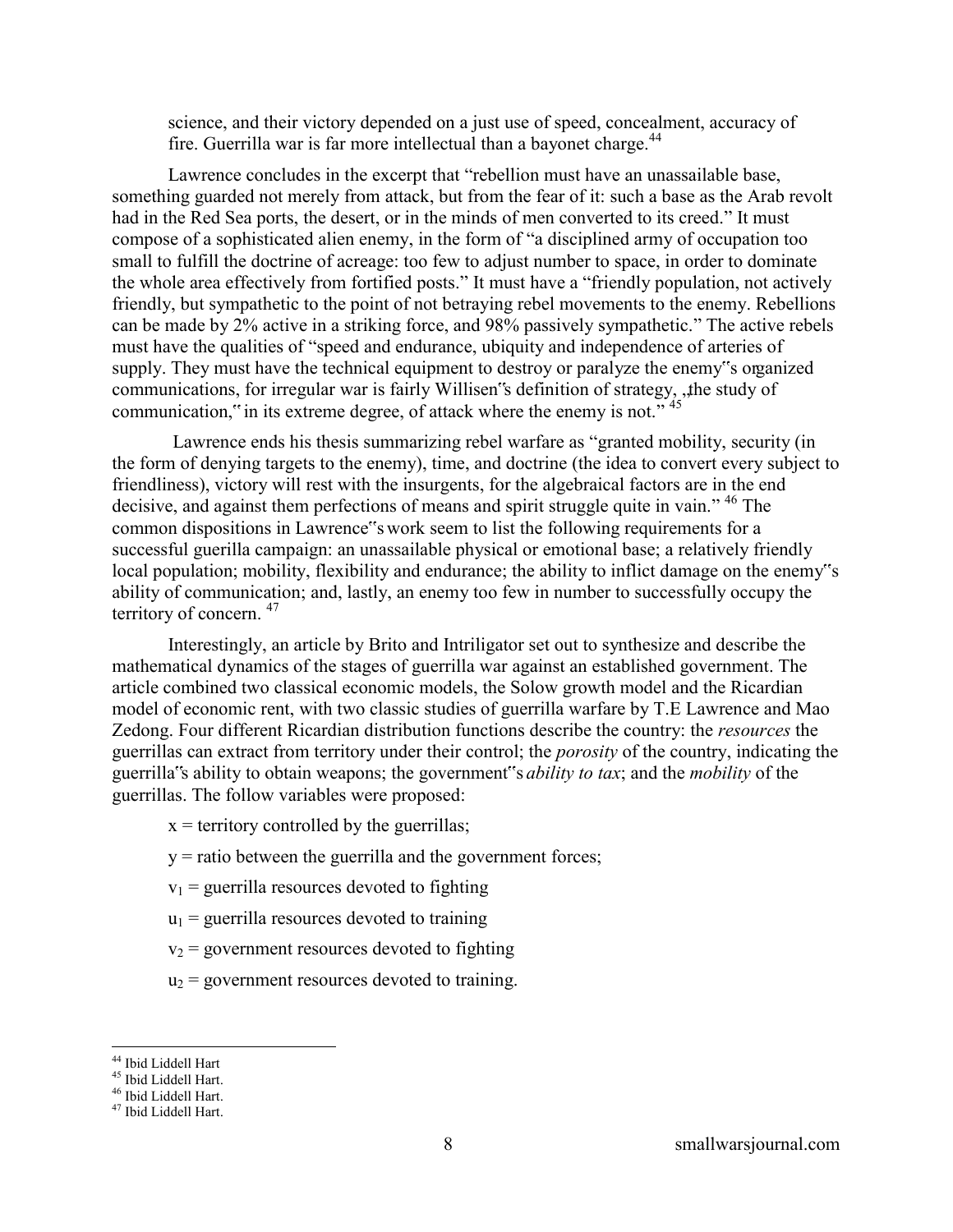This model, the author explains, appears to be consistent with the historical pattern of guerrilla war. <sup>48</sup>

#### *The Legacy of the Desert Campaign in Military Theory*

According to historian Lawrence James, Lawrence did not invent the concept of the Arab guerrilla war, although after the war he provided it with an elaborate intellectual justification in terms of military theory. The idea of utilizing Arab irregulars as guerrillas was originated before the start of the revolt. Major Bray, an Indian officer who had served in Hejaz, Sir William Robertson, the chief of the Imperial General Staff, and Austen Chamberlain, Secretary of State for India, discussed the idea in November 1916. Robertson opened the exchange stating, "I hear you are one of those fellows who think the Arab is no damn good at all?" "No sir, I think that you cannot expect them, in their present state of organization, to hold trenches against disciplined troops, but as guerrilla fighters they will be splendid."<sup>49</sup>

If Clausewitz"s formulation is a classic expression of guerrilla tactics as part of modern warfare, T.E Lawrence is often credited with the first theoretical contribution to understanding guerrilla warfare as a political movement furthered through unconventional tactics rather than as a military tactic supplementary to conventional warfare. According to Lt Col Frederick Wilkins, Lawrence "almost converted the tactics of guerrilla warfare into a science and claimed that no enemy could occupy a country employing guerrilla warfare unless every acre of land could be occupied with troops." He elaborates, "in *Seven Pillars of Wisdom*, Lawrence explained the plan that eventually defeated the Turks in Arabia. In the Turkish Army, materiel was scarce and precious, men more plentiful than equipment…the aim should be to destroy not the army but the materiel. Eventually, 35,000 Turkish causalities resulted from the new change in methods, but they were incidental to the attack on enemy material. The plan was to convince the Turks they could not stay, rather than to drive them out. The Turkish position gradually became impossible in Arabia. Garrisons withered and the effectiveness of the Turkish field force was largely on paper as the necessity for feeding the scattered units placed a heavy drain on the already burdened enemy supply system."<sup>50</sup>

Of all who understood this was Cuban revolutionary, Che Guevara, who, like Lawrence, understood that the most important immediate impact of guerrillas need not be military. Rather, by maintaining systematic pressure on isolated enemy posts as well as supply convoys and communications by striking from any point of the compass, at any time, "the guerrilla eroded the strength and morale of the enemy forces." <sup>51</sup> Similarly in Arabia, the energetic political work among the local populace developed invaluable military intelligence networks and sources of material support and personnel while winning over popular support for the insurgent cause. Thus, guerrilla warfare provided an ideal instrument for revolutionary political struggle when confronted against superior armed military forces. <sup>52</sup>

<sup>48</sup> Dagobert L. Brito, & Michael D. Intriligator, "An economic model of guerrilla warfare," *International Interactions* 15 (1990): 319.

<sup>&</sup>lt;sup>49</sup> Lawrence James, *The golden warrior: the life and legend of Lawrence of Arabia,* (New York, NY: Skyhorse, 2008), 139.

<sup>50</sup> Che Guevara., B. Loveman & T. Davies. *Guerrilla warfare*, (Lincoln, NE: University of Nebraska Press, 1985), 3-4.

<sup>&</sup>lt;sup>51</sup> Ibid Guevara.<br><sup>52</sup> Ibid Guevara, 4-5.